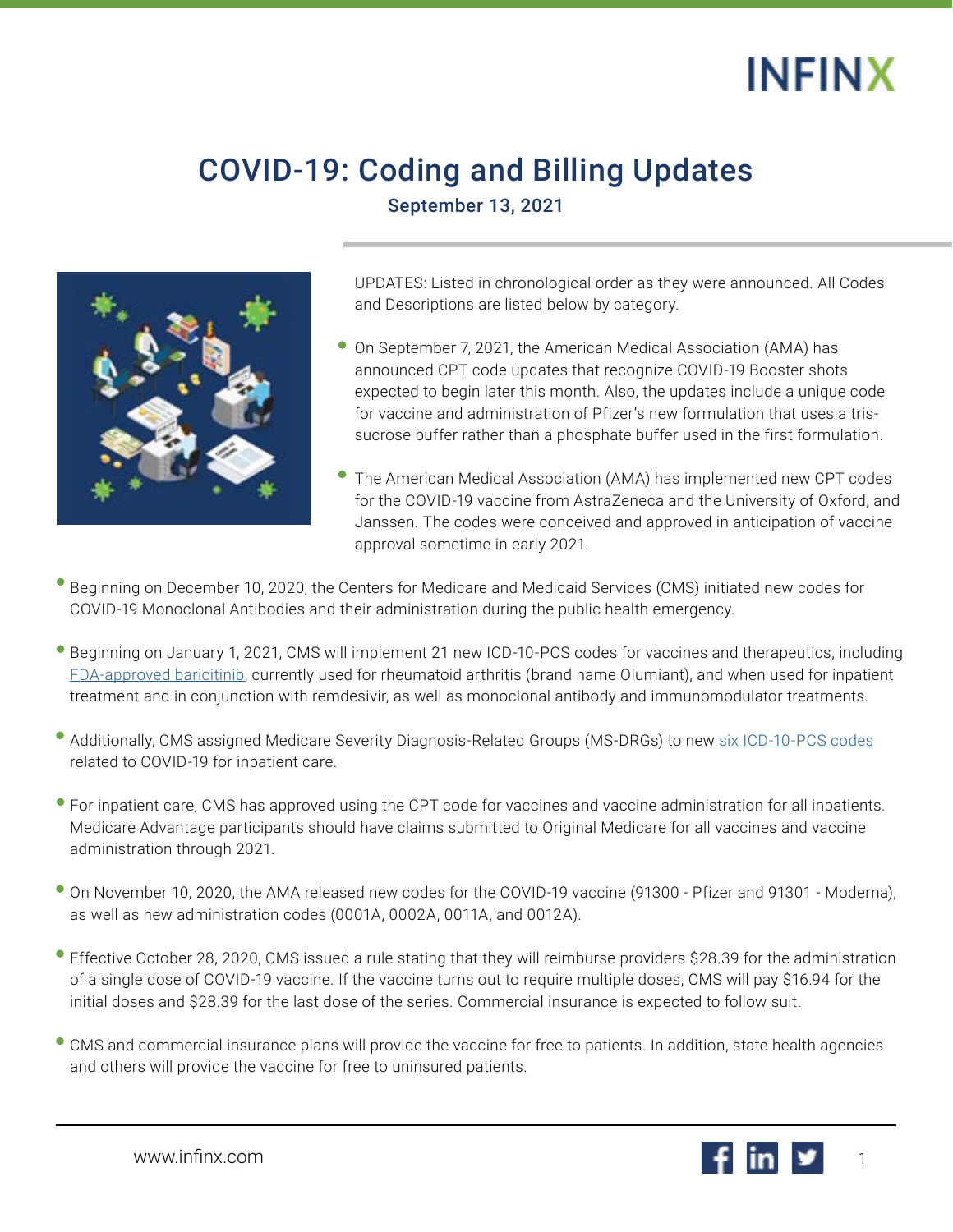

- Effective October 23, 2020, Health and Human Services (HHS) has extended the public health emergency for 90 [days or until January 23, 2021.](https://www.hfma.org/topics/news/2020/10/public-health-emergency-extended---20-billion-more-in-provider-a.html) This will also include a new round of \$20 billion in support intended to cover ongoing pandemic-related expenses for providers.
- On October 7, 2020, the AMA published additional updated codes pertaining to COVID-19. The changes include several additions (Codes 87636, 87637, 87811) and one update (Code 87426).
- "Two of the newly approved codes report nucleic acid assays that allow a single test to simultaneously detect the novel coronavirus and a combination of common viral infectious agents, including influenza A/B and respiratory syncytial virus," stated new AMA President Susan R. Bailey, M.D. "Concurrent detection promises to conserve important testing resources, allowing for ongoing surveillance of influenza while testing for the novel coronavirus."
- On September 8, 2020, the AMA added two new codes for COVID-19 billing. The first code is CPT code 99072 and is intended to recognize additional supplies and clinical staff time that's being used to contain and stop the coronavirus. The other code is 86413 intended to report quantitative measures of COVID-19 antibodies (further described below in the section entitled "COVID-19 Coding for Laboratory Testing".

| <b>CPT/HCPCS Code</b> | <b>Description</b>                                                                                                                                                                                                                                                               |
|-----------------------|----------------------------------------------------------------------------------------------------------------------------------------------------------------------------------------------------------------------------------------------------------------------------------|
| 99072                 | Additional supplies, materials, and clinical staff time over and above those usually<br>included in an office visit or other non-facility service(s), when performed during<br>a Public Health Emergency as defined by law, due to respiratory-transmitted<br>infectious disease |

#### How is COVID-19 Affecting Coding and Billing?

Through swift implementation at the onset of the COVID-19 public health emergency, several especially important things happened:

- Radical changes to healthcare delivery were accepted and implemented in real-time, including expansion of telehealth and virtual check-ins to include all locations (not just rural as previously specified)
- Copays and coinsurances were waived by CMS and most commercial insurances for COVID-19 testing and care for an interim period
- Updates were quickly approved and implemented to include codes for coronavirus testing and care in the CPT, DRG, and ICD-10-CM coding criteria and accepted universally by CMS and all commercial insurers. Codes continue to be updated as care expands to include booster vaccines, etc.

#### COVID-19 CPT Codes for Vaccines and Vaccine Administration

The AMA is issuing CPT codes for the use and administration of each new vaccine as they are submitted for approval from the Food and Drug Administration (FDA). More codes will follow with over 15 additional vaccines currently in development.

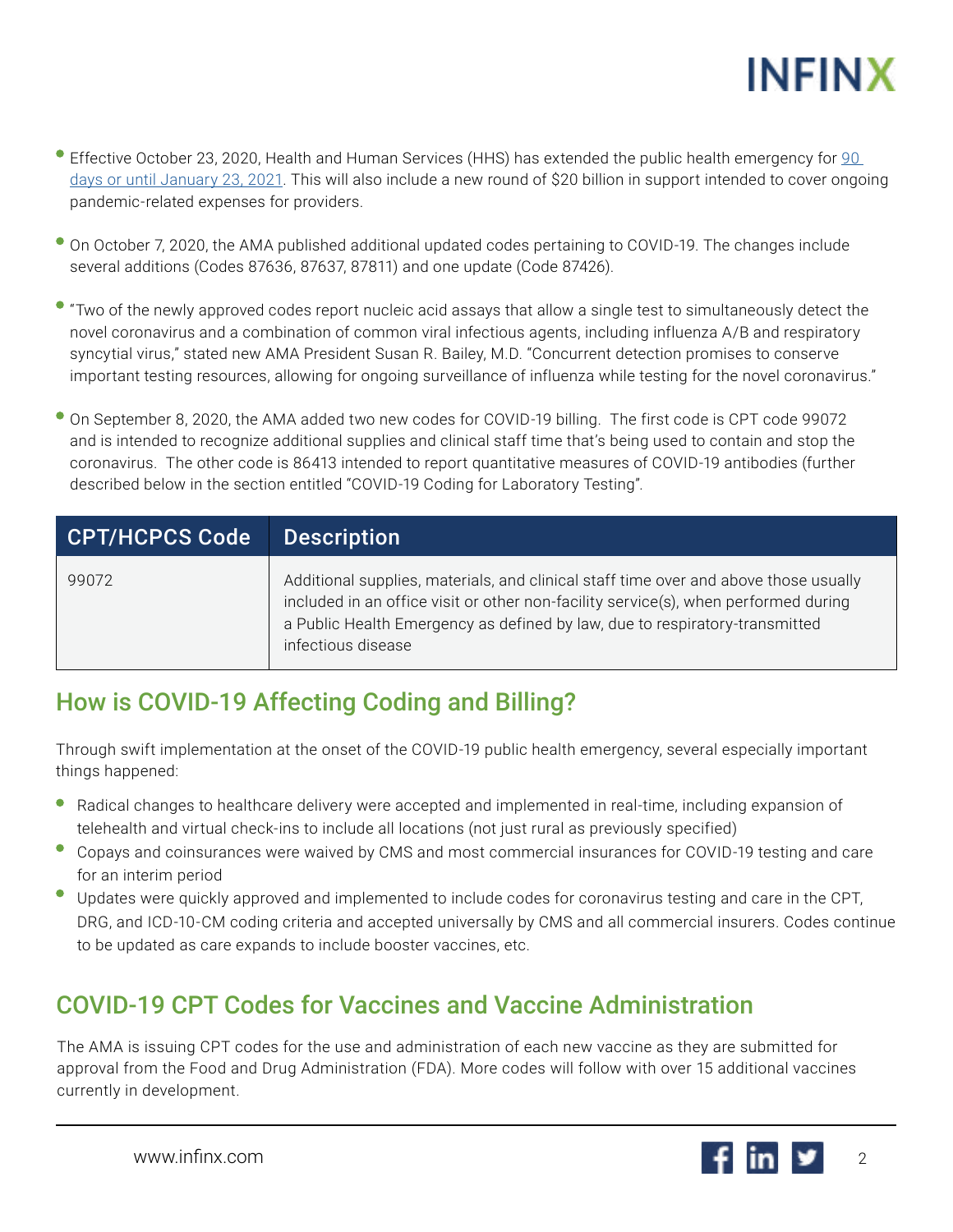| <b>CPT/HCPCS Code</b> | <b>Description</b>                                                                                                                                                                                                                                                                         |
|-----------------------|--------------------------------------------------------------------------------------------------------------------------------------------------------------------------------------------------------------------------------------------------------------------------------------------|
| 91300                 | Severe acute respiratory syndrome coronavirus 2 (SARS-CoV-2) (Coronavirus disease<br>[COVID-19]) Pfizer vaccine, mRNA-LNP, spike protein, preservative free, 30 mcg/0.3mL<br>dosage, diluent reconstituted, for intramuscular use                                                          |
| 91301                 | Severe acute respiratory syndrome coronavirus 2 (SARS-CoV-2) (Coronavirus<br>disease [COVID-19]) Moderna vaccine, mRNA-LNP, spike protein, preservative free,<br>100 mcg/0.5mL dosage, for intramuscular use                                                                               |
| 91302                 | Severe acute respiratory syndrome coronavirus 2 (SARS-CoV-2) (coronavirus disease<br>[COVID-19]) AstroZeneca vaccine, DNA, spike protein, chimpanzee adenovirus<br>Oxford 1 (ChAdOx1) vector, preservative free, 5x10 <sup>10</sup> viral particles/0.5mL dosage, for<br>intramuscular use |
| 91303                 | Severe acute respiratory syndrome coronavirus 2 (SARS-CoV-2) (coronavirus<br>disease [COVID-19]) Janssen vaccine, DNA, spike protein, adenovirus type<br>26 (Ad26) vector, preservative free, 5×10 <sup>10</sup> viral particles/0.5mL dosage, for<br>intramuscular use                    |
| 91305                 | Severe acute respiratory syndrome coronavirus 2 (SARS-CoV-2) (coronavirus<br>disease [COVID-19]) vaccine, mRNA-LNP, spike protein, preservative free, 30<br>mcg/0.3 mL dosage, tris-sucrose formulation, for intramuscular use - Pfizer                                                    |
| 91306                 | Severe acute respiratory syndrome coronavirus 2 (SARS-CoV-2) (coronavirus<br>disease [COVID-19]) vaccine, mRNA-LNP, spike protein, preservative free, 50<br>mcg/0.25 mL dosage, for intramuscular use - Moderna                                                                            |
| 0001A                 | Immunization administration by intramuscular injection of severe acute respiratory<br>syndrome coronavirus 2 (SARS-CoV-2) (Coronavirus disease [COVID-19]) Pfizer<br>vaccine, mRNA-LNP, spike protein, preservative free, 30 mcg/0.3mL dosage,<br>diluent reconstituted; first dose        |
| 0002A                 | Immunization administration by intramuscular injection of severe acute respiratory<br>syndrome coronavirus 2 (SARS-CoV-2) (Coronavirus disease [COVID-19]) Pfizer<br>vaccine, mRNA-LNP, spike protein, preservative free, 30 mcg/0.3mL dosage,<br>diluent reconstituted; second dose       |

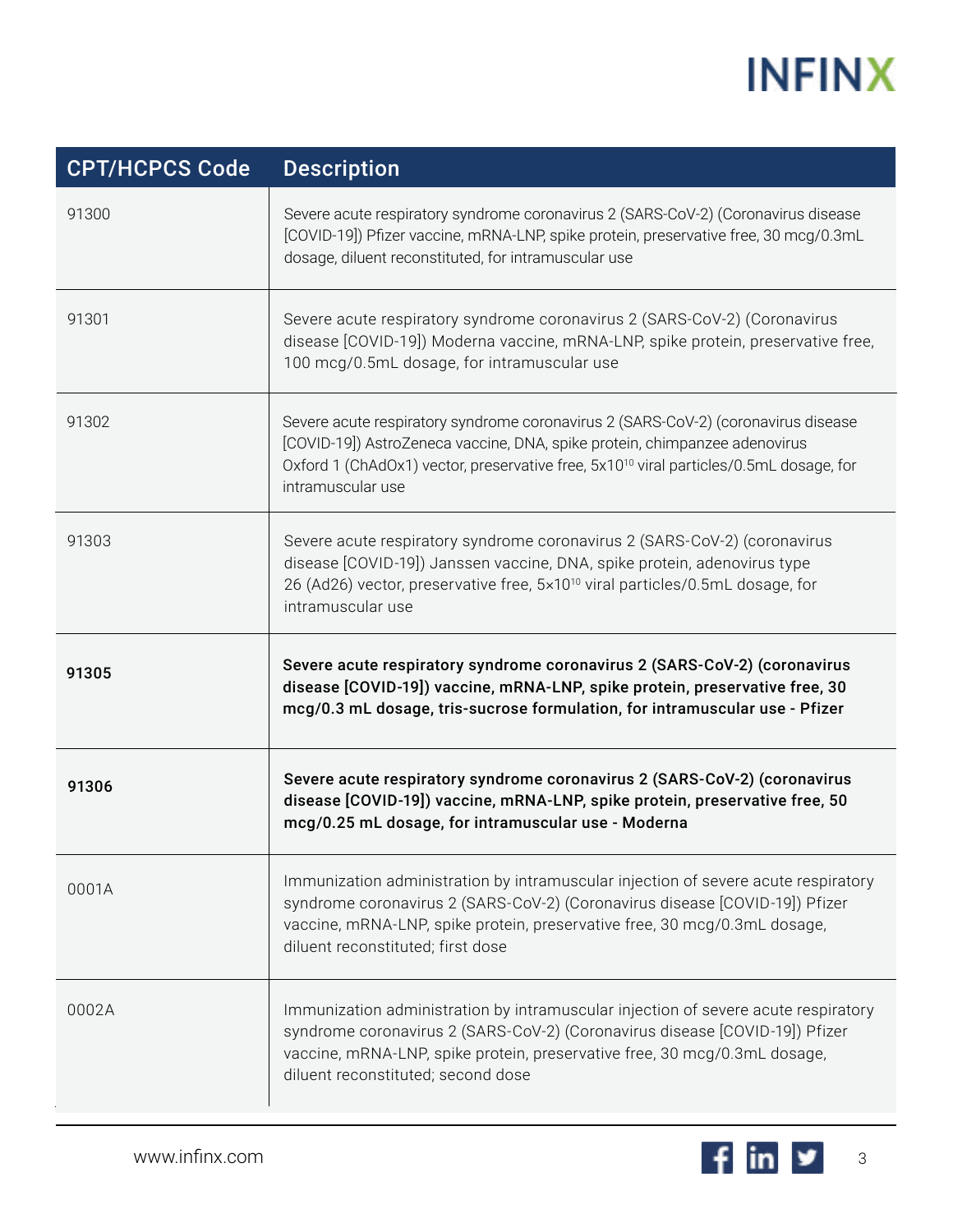| <b>CPT/HCPCS Code</b> | <b>Description</b>                                                                                                                                                                                                                                                                                                                                          |
|-----------------------|-------------------------------------------------------------------------------------------------------------------------------------------------------------------------------------------------------------------------------------------------------------------------------------------------------------------------------------------------------------|
| 0004A                 | Immunization administration by intramuscular injection of severe acute<br>respiratory syndrome coronavirus 2 (SARS-CoV-2) (coronavirus disease<br>[COVID-19]) vaccine, mRNA-LNP, spike protein, preservative free, 30 mcg/0.3 mL<br>dosage, diluent reconstituted, booster dose - Moderna                                                                   |
| 0011A                 | Immunization administration by intramuscular injection of Severe acute respiratory<br>syndrome coronavirus 2 (SARS-CoV-2) (Coronavirus disease [COVID-19]) Moderna<br>vaccine, mRNA-LNP, spike protein, preservative free, 100 mcg/0.5mL dosage; first<br>dose                                                                                              |
| 0012A                 | Immunization administration by intramuscular injection of Severe acute respiratory<br>syndrome coronavirus 2 (SARS-CoV-2) (Coronavirus disease [COVID-19]) Moderna<br>vaccine, mRNA-LNP, spike protein, preservative free, 100 mcg/0.5mL dosage;<br>second dose                                                                                             |
| 0021A                 | Immunization administration by intramuscular injection of severe acute respiratory<br>syndrome coronavirus 2 (SARS-CoV-2) (coronavirus disease [COVID-19])<br>AstraZeneca vaccine, DNA, spike protein, chimpanzee adenovirus Oxford 1<br>(ChAdOx1) vector, preservative free, 5x10 <sup>10</sup> viral particles/0.5mL dosage; first dose                   |
| 0022A                 | Immunization administration by intramuscular injection of severe acute respiratory<br>syndrome coronavirus 2 (SARS-CoV-2) (coronavirus disease [COVID-19])<br>AstraZeneca vaccine, DNA, spike protein, chimpanzee adenovirus Oxford 1<br>(ChAdOx1) vector, preservative free, 5x10 <sup>10</sup> viral particles/0.5mL dosage; second<br>dose (AstraZeneca) |
| 0031A                 | Immunization administration by intramuscular injection of severe acute respiratory<br>syndrome coronavirus 2 (SARS-CoV-2) (coronavirus disease [COVID-19]) Janssen<br>vaccine, DNA, spike protein, adenovirus type 26 (Ad26) vector, preservative free,<br>5x1010 viral particles/0.5mL dosage, single dose                                                 |
| 0051A                 | Immunization administration by intramuscular injection of severe acute<br>respiratory syndrome coronavirus 2 (SARS-CoV-2) (coronavirus disease<br>[COVID-19]) vaccine, mRNA-LNP, spike protein, preservative free, 30 mcg/0.3<br>mL dosage, tris-sucrose formulation; first dose - Pfizer                                                                   |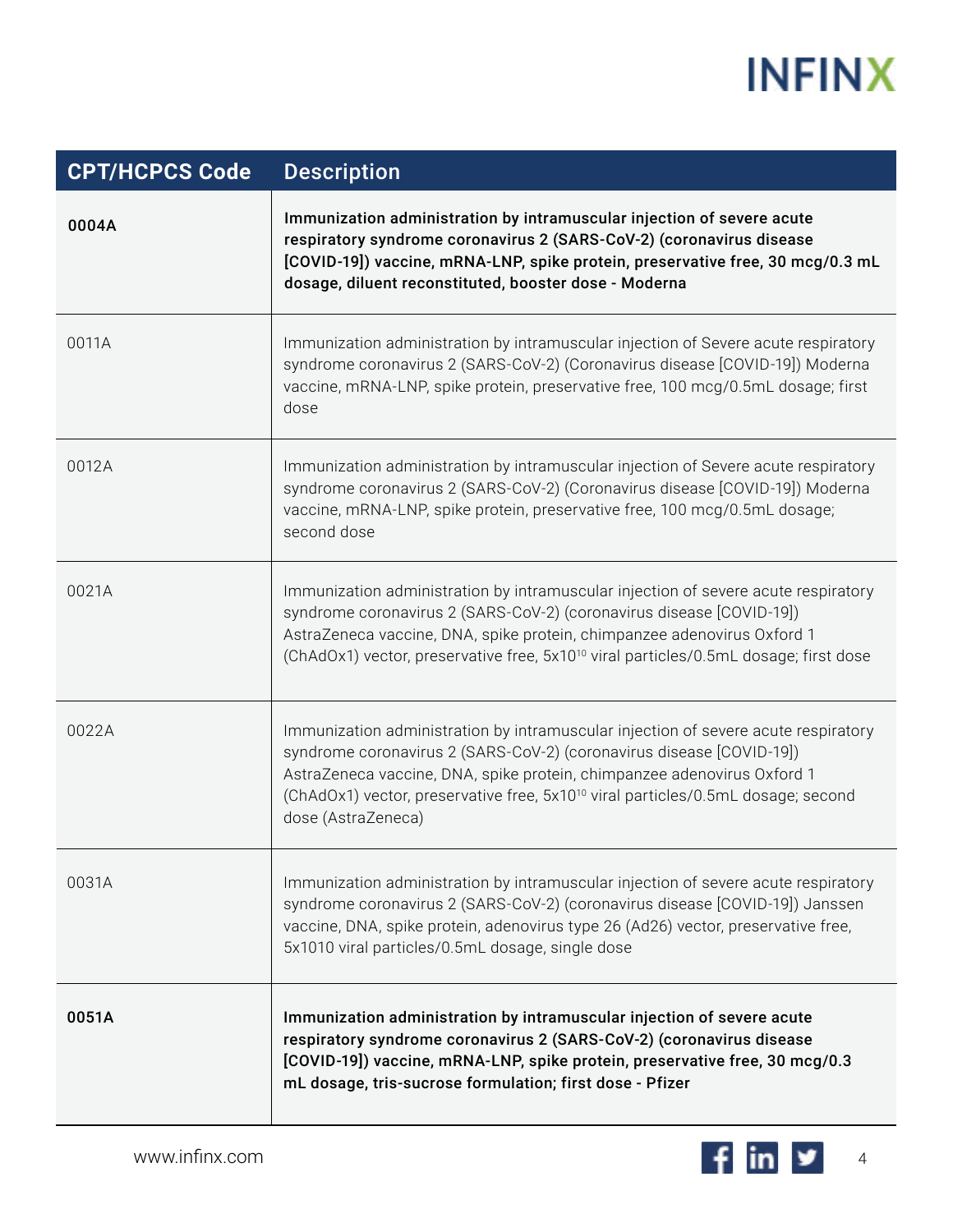| <b>CPT/HCPCS Code</b> | <b>Description</b>                                                                                                                                                                                                                                                                         |
|-----------------------|--------------------------------------------------------------------------------------------------------------------------------------------------------------------------------------------------------------------------------------------------------------------------------------------|
| 0052A                 | Immunization administration by intramuscular injection of severe acute<br>respiratory syndrome coronavirus 2 (SARS-CoV-2) (coronavirus disease<br>[COVID-19]) vaccine, mRNA-LNP, spike protein, preservative free, 30 mcg/0.3<br>mL dosage, tris-sucrose formulation; second dose - Pfizer |
| 0053A                 | Immunization administration by intramuscular injection of severe acute<br>respiratory syndrome coronavirus 2 (SARS-CoV-2) (coronavirus disease<br>[COVID-19]) vaccine, mRNA-LNP, spike protein, preservative free, 30 mcg/0.3<br>mL dosage, tris-sucrose formulation; third dose - Pfizer  |
| 0054A                 | Immunization administration by intramuscular injection of severe acute<br>respiratory syndrome coronavirus 2 (SARS-CoV-2) (coronavirus disease<br>[COVID-19]) vaccine, mRNA-LNP, spike protein, preservative free, 30 mcg/0.3<br>mL dosage, diluent reconstituted, booster dose - Moderna  |
| 0064A                 | Immunization administration by intramuscular injection of severe acute<br>respiratory syndrome coronavirus 2 (SARS-CoV-2) (coronavirus disease<br>[COVID-19]) vaccine, mRNA-LNP, spike protein, preservative free, 50 mcg/0.25<br>mL dosage, booster dose - Moderna                        |

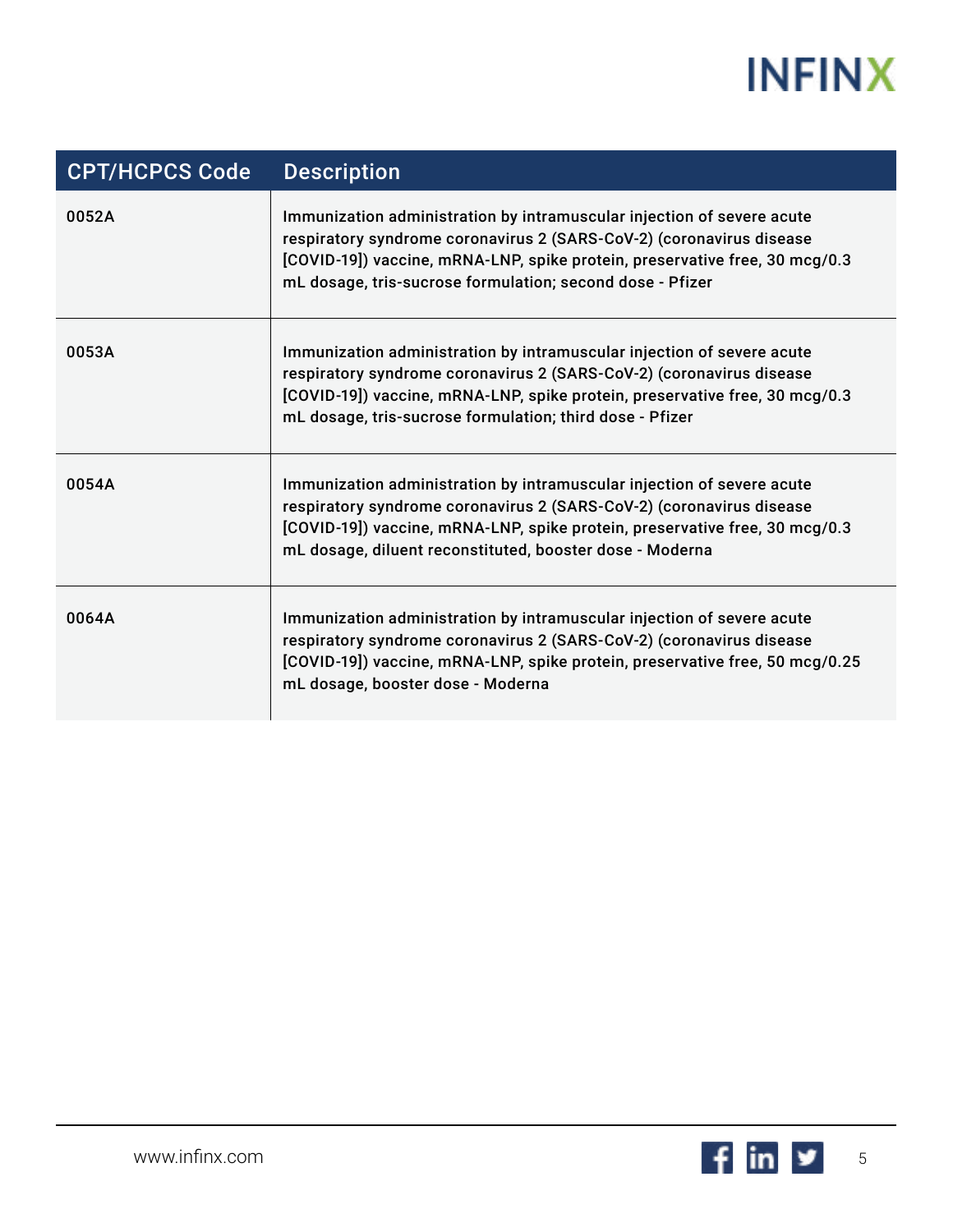

#### COVID-19 CPT Codes for Monoclonal Antibodies and their Administration

| Code  | <b>CPT Descriptor</b>      | <b>Labeler Name</b> | <b>Vaccine/Procedure Name</b>                                                                              |
|-------|----------------------------|---------------------|------------------------------------------------------------------------------------------------------------|
| Q0239 | bamlaniyimab-xxxx          | Eli Lily            | Injection, bamlanivimab, 700 mg                                                                            |
| M0239 | bamlanivimab-xxxx infusion | Eli Lily            | Intravenous infusion, bamlanivimab-xxxx,<br>includes infusion and post administration<br>monitoring        |
| Q0243 | casirivimab and imdevimab  | Regeneron           | Injection, casirivimab and imdevimab,<br>2400 mg                                                           |
| M0243 | casirivimab and imdevimab  | Regeneron           | Intravenous infusion, casirivimab and<br>imdevimab includes infusion and post<br>administration monitoring |

#### COVID-19 Coding for Laboratory Testing

On Friday, August 10, 2020, the AMA added four new codes for SARS-CoV-2 testing as noted below.

On Friday, June 26, 2020, the AMA added a new code to specify billing of antigen tests performed on patients suspected of being infected with coronavirus. The AMA has already developed and approved CPT codes for other serological tests for COVID-19 antibodies, including 86328 and 86769 (below).

The CPT coding criteria was expanded, effective April 10, 2020, to specify reporting of anti-body testing with increased specificity.

| <b>CPT/HCPCS Code</b> | <b>Description</b>                                                                                                                                                                                      |
|-----------------------|---------------------------------------------------------------------------------------------------------------------------------------------------------------------------------------------------------|
| 86328                 | Immunoassay for infectious agent antibody(ies), qualitative or semiqualitative,<br>severe acute respiratory syndrome coronavirus 2 (SARS-CoV-2) (Coronavirus<br>disease [COVID-19]), single step method |
| 86408                 | 86408 Neutralizing antibody, severe acute respiratory syndrome coronavirus 2<br>(SARS-CoV-2) (Coronavirus disease [COVID-19}); screen                                                                   |
| 86409                 | Neutralizing antibody, severe acute respiratory syndrome coronavirus 2 (SARS-<br>CoV-2) (Coronavirus disease [COVID-19}); titer                                                                         |

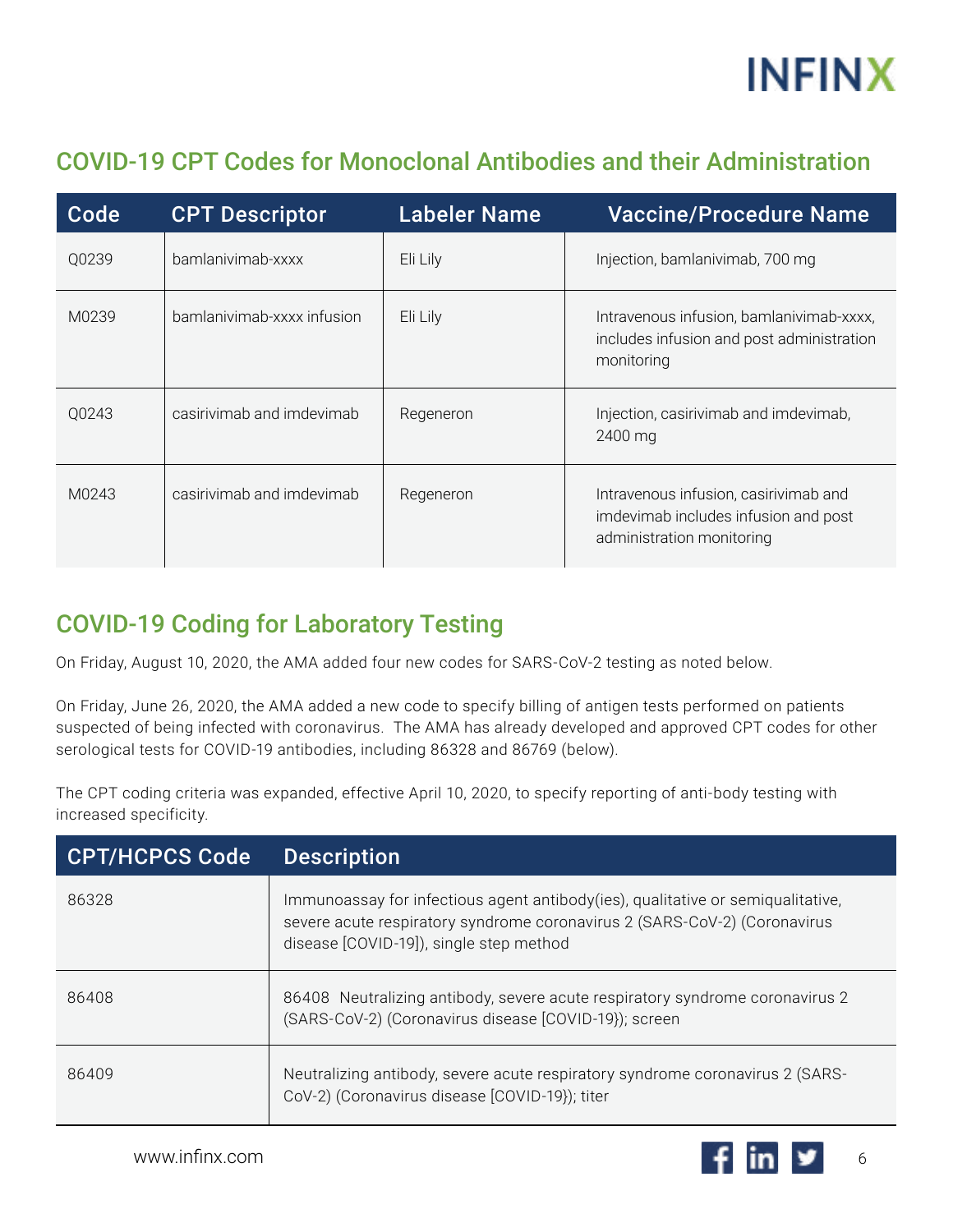| <b>CPT/HCPCS Code</b> | <b>Description</b>                                                                                                                                                                                                                                                                                                                            |
|-----------------------|-----------------------------------------------------------------------------------------------------------------------------------------------------------------------------------------------------------------------------------------------------------------------------------------------------------------------------------------------|
| 86413                 | Severe acute respiratory syndrome coronavirus 2 (SARS-CoV-2) (Coronavirus<br>disease [COVID-19]) antibody, quantitative                                                                                                                                                                                                                       |
| 86769                 | Immunoassay for infectious agent antibody(ies), qualitative or semiqualitative,<br>severe acute respiratory syndrome coronavirus 2 (SARS-CoV-2) (Coronavirus<br>disease [COVID-19]), multiple step method                                                                                                                                     |
| 87426                 | Infectious agent antigen detection by immunoassay technique, (eg, enzyme<br>immunoassay [EIA], enzyme-linked immunosorbent assay [ELISA], fluorescence<br>immunoassay [FIA], immunochemiluminometric assay [IMCA]) qualitative or<br>semiquantitative; severe acute respiratory syndrome coronavirus (eg, SARS-CoV,<br>SARS-CoV-2 [COVID-19]) |
| 87635                 | Infectious agent detection by nucleic acid (DNA or RNA), severe acute respiratory<br>syndrome coronavirus 2 (SARS-CoV-2) (Coronavirus disease [COVID-19])                                                                                                                                                                                     |
| 87636                 | Infectious agent detection by nucleic acid (DNA or RNA); severe acute respiratory<br>syndrome coronavirus 2 (SARS-CoV-2) (Coronavirus disease [COVID-19]) and influenza<br>virus types A and B, multiplex amplified probe technique                                                                                                           |
| 87637                 | Infectious agent detection by nucleic acid (DNA or RNA); severe acute respiratory<br>syndrome coronavirus 2 (SARS-CoV-2) (Coronavirus disease [COVID-19]), influenza<br>virus types A and B, and respiratory syncytial virus, multiplex amplified probe technique                                                                             |
| 87811                 | Infectious agent antigen detection by immunoassay with direct optical (ie, visual)<br>observation; severe acute respiratory syndrome coronavirus 2 (SARS-CoV-2)<br>(Coronavirus disease [COVID-19])                                                                                                                                           |
| 0225U                 | Infectious disease (bacterial or viral respiratory tract infection) pathogen-specific DNA<br>and RNA, 21 targets, including severe acute respiratory syndrome coronavirus 2 (SARS-<br>CoV-2), amplified probe technique, including multiplex reverse transcription for RNA<br>targets, each analyte reported as detected or not detected      |
| 0226U                 | Surrogate viral neutralization test (sVNT), severe acute respiratory syndrome<br>coronavirus 2 (SARS-CoV-2) (Coronavirus disease [COVID-19]), ELISA, plasma, serum                                                                                                                                                                            |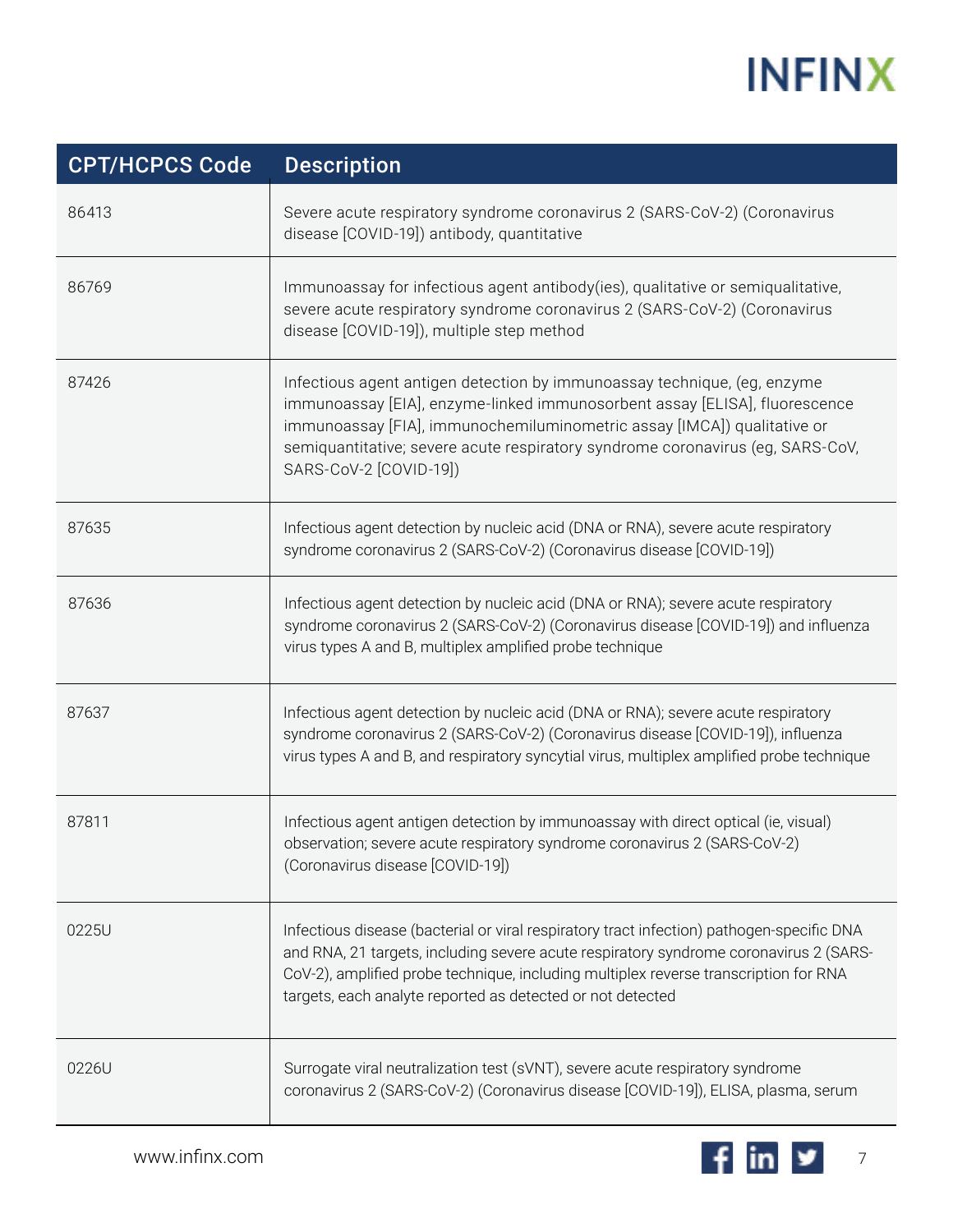| <b>CPT/HCPCS Code</b> | <b>Description</b>                                                                                                                                                                                                                                                   |
|-----------------------|----------------------------------------------------------------------------------------------------------------------------------------------------------------------------------------------------------------------------------------------------------------------|
| U0001                 | 2019 Novel Coronavirus real time RT-PCR diagnostic test panel at a CDC lab                                                                                                                                                                                           |
| U0002                 | 2019-nCoV Coronavirus, SARS-CoV-2/2019-nCoV (COVID-19) using any technique,<br>multiple types of subtypes at a non-CDC lab                                                                                                                                           |
| U0003                 | Infectious agent detection by nucleic acid (DNA or RNA); severe acute respiratory<br>syndrome coronavirus 2 (SARS-CoV-2) (Coronavirus disease [COVID19]), amplified<br>probe technique, making use of high throughput technologies as described by<br>CMS-2020-01-R. |
| U0004                 | 2019-nCoV Coronavirus, SARS-CoV-2/2019-nCoV (COVID-19), any technique, multiple<br>types or subtypes (includes all targets), non-CDC, making use of high throughput<br>technologies as described by CMS-2020-01-R.                                                   |
| C9803                 | Hospital outpatient clinic visit specimen collection for severe acute respiratory<br>syndrome coronavirus 2 (sars-cov-2) (coronavirus disease [covid-19]), any<br>specimen source, is effective for services provided on or after March 1, 2020                      |
| G2023                 | Specimen collection for severe acute respiratory syndrome coronavirus 2 (SARS-<br>CoV-2) (Cororavirus disease [COVID-19]), any specimen source.                                                                                                                      |
| G2024                 | Specimen collection for severe acute respiratory syndrome coronavirus 2 (SARS-<br>CoV-2) (Cororavirus disease [COVID-19]), from an individual in an SNF or a<br>laboratory on behalf of an HHA, any specimen source.                                                 |
| P9603                 | Travel allowance, one way in connection with medically necessary laboratory<br>specimen collection drawn from homebound or nursing homebound patient;<br>prorated miles actually traveled.                                                                           |
| P9604                 | Travel allowance, one way in connection with medically necessary laboratory<br>specimen collection drawn from homebound or nursing homebound patient;<br>prorated trip charge.                                                                                       |

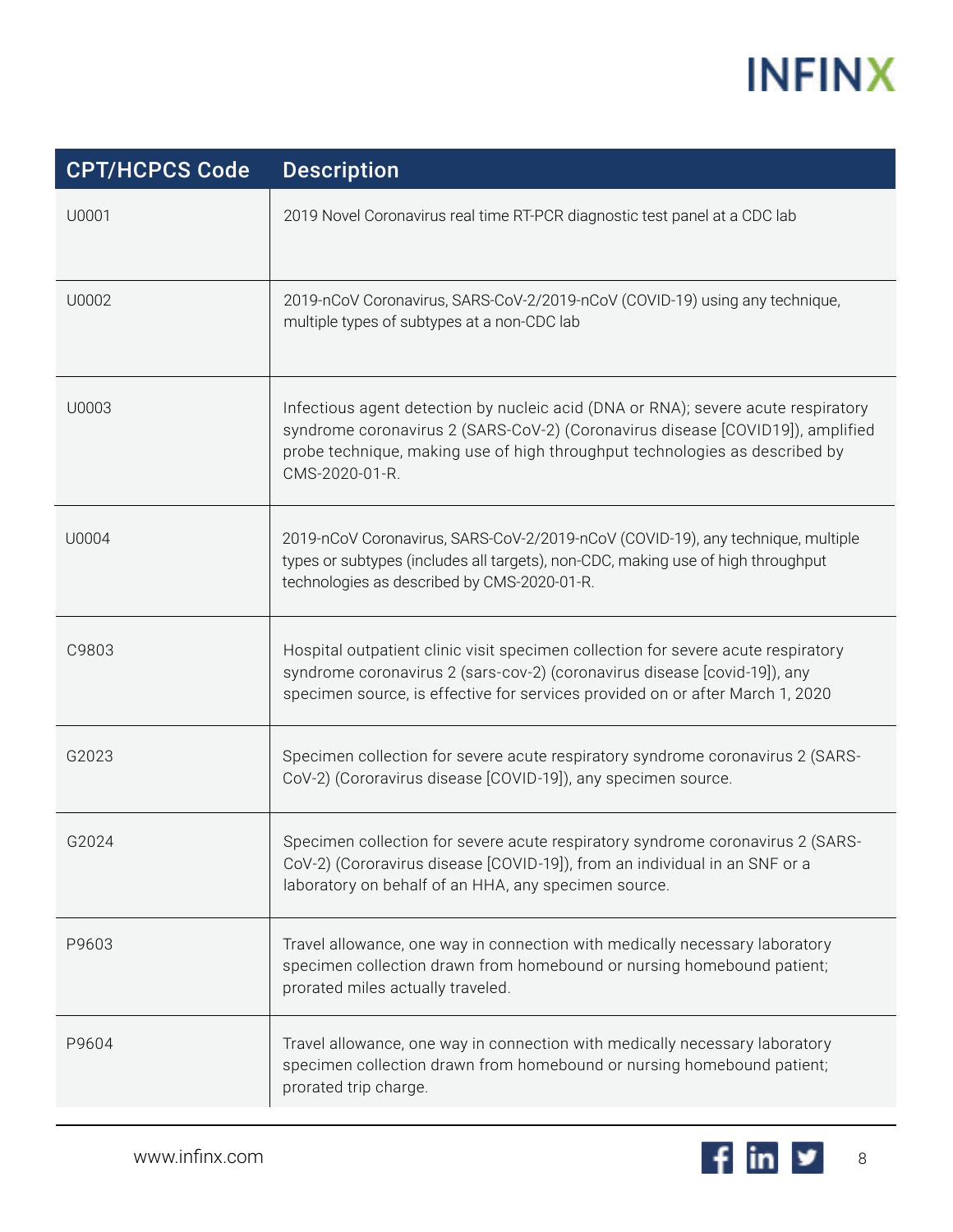

#### COVID-19 CPT Codes for Telehealth, Virtual Check-In, E-Visits, Remote Monitoring, and Telephone Only (Audio Only) Visits:

As of January 1, 2021, all telehealth-related changes will be permanent.

Providers should bill new and established patients and their insurance payers for telehealth services for E/M including the office visit codes 99201-99205 for new patients and 99211–99215 for established patients. These codes should be appended with the modifier -95 to denote services provided at a remote location. These services will be paid at the current fee schedule and patients are not responsible for associated copays and co-deductibles when the service pertains to COVID-19.

| <b>CPT/HCPCS Code</b>                                                               | <b>Description</b>                                                                                                                                                                                                                                                                                                                                                                                                                                             |
|-------------------------------------------------------------------------------------|----------------------------------------------------------------------------------------------------------------------------------------------------------------------------------------------------------------------------------------------------------------------------------------------------------------------------------------------------------------------------------------------------------------------------------------------------------------|
| <b>Emergency Room</b><br><b>Encounters and Initial</b><br><b>Inpatient Contacts</b> |                                                                                                                                                                                                                                                                                                                                                                                                                                                                |
| G0425-G0427                                                                         | Telehealth consultations, emergency departments or initial inpatient                                                                                                                                                                                                                                                                                                                                                                                           |
| G0406-G0409                                                                         | Follow-up inpatient telehealth consultations for hospitals or SNFs                                                                                                                                                                                                                                                                                                                                                                                             |
| <b>Virtual Check-In</b>                                                             |                                                                                                                                                                                                                                                                                                                                                                                                                                                                |
| G2010                                                                               | Remote evaluation of recorded video and/or images submitted by an established<br>patient (e.g., store and forward), including interpretation with follow-up with the<br>patient within 24 business hours, not originating from a related e/m service<br>provided within the previous 7 days nor leading to an e/m service or procedure<br>within the next 24 hours or soonest available appointment.                                                           |
| G2012                                                                               | Brief communication technology-based service, e.g. virtual check-in, by a<br>physician or other qualified health care professional who can report evaluation<br>and management services, provided to an established patient, not originating from<br>a related e/m service provided within the previous 7 days nor leading to an e/m<br>service or procedure within the next 24 hours or soonest available appointment;<br>5-10 minutes of medical discussion. |
| E-Visits                                                                            | Must be patient initiated. The patient can initiate a virtual check-in, the practice<br>can let the patient know about their options. If the patient calls back within 7 days,<br>then the time from the virtual check-in can be added to the digital E/M code and<br>only the digital E/M code is billed. Cost sharing applies to the E/M service; copays<br>are waived for COVID-19 testing, but deductibles may still apply.                                |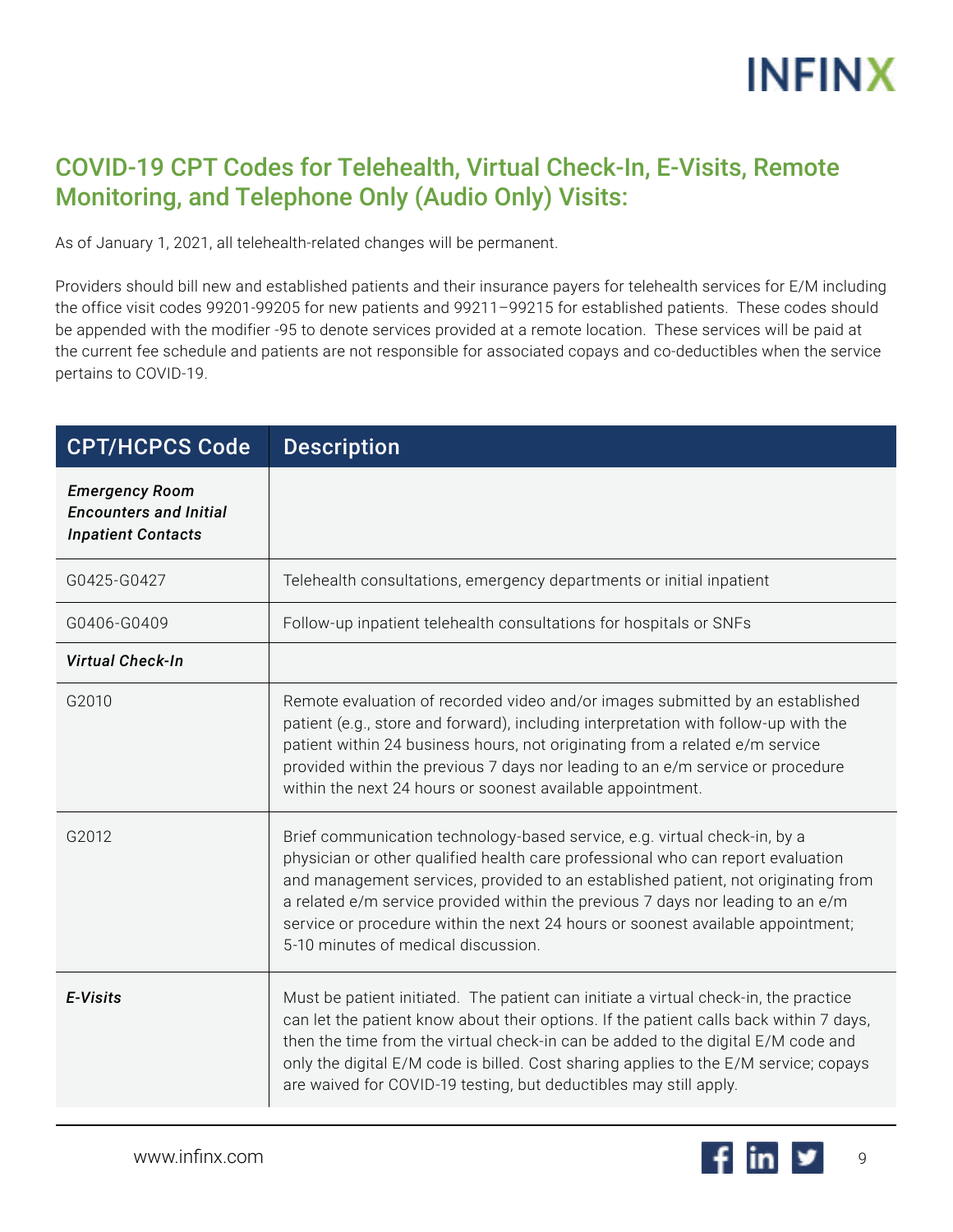| <b>CPT/HCPCS Code</b>                 | <b>Description</b>                                                                                                                                                                                                                                                                                 |  |  |  |  |  |
|---------------------------------------|----------------------------------------------------------------------------------------------------------------------------------------------------------------------------------------------------------------------------------------------------------------------------------------------------|--|--|--|--|--|
| 99421                                 | Online digital evaluation and management service, for an established patient, for<br>up to 7 days, cumulative time during the 7 days; 5-10 minutes                                                                                                                                                 |  |  |  |  |  |
| 99422                                 | Online digital evaluation and management service, for an established patient, for<br>up to 7 days cumulative time during the 7 days; 11-20 minutes                                                                                                                                                 |  |  |  |  |  |
| 99423                                 | Online digital evaluation and management service, for an established patient, for<br>up to 7 days, cumulative time during the 7 days; 21 or more minutes                                                                                                                                           |  |  |  |  |  |
| <b>Remote Monitoring</b>              |                                                                                                                                                                                                                                                                                                    |  |  |  |  |  |
| 99453                                 | Remote monitoring of physiologic parameter(s) (e.g., weight, blood pressure, pulse<br>oximetry, respiratory flow rate), initial; set-up and patient education on use of<br>equipment                                                                                                               |  |  |  |  |  |
| 99454                                 | Remote monitoring of physiologic parameter(s) (e.g., weight, blood pressure, pulse<br>oximetry, respiratory flow rate) initial; device(s) supply with daily recording(s) or<br>programmed alert(s) transmission, each 30 days                                                                      |  |  |  |  |  |
| 99457                                 | Remote physiologic monitoring treatment management services, 20 minutes or<br>more of clinical staff, physician, or other qualified health professional time in a<br>calendar month requiring interactive communication with the patient/caregiver<br>during the month                             |  |  |  |  |  |
| <b>Telephone Only</b><br>(Audio Only) |                                                                                                                                                                                                                                                                                                    |  |  |  |  |  |
| 99441                                 | Telephone E/M service provided by a physician to an established patient, not<br>originating from a related E/M service provided within the previous 7 days nor<br>leading to an E/M service or procedure within the next 24 hours or soonest<br>available appointment, 5-10 of medical discussion  |  |  |  |  |  |
| 99442                                 | Telephone E/M service provided by a physician to an established patient, not<br>originating from a related E/M service provided within the previous 7 days nor<br>leading to an E/M service or procedure within the next 24 hours or soonest<br>available appointment, 11-20 of medical discussion |  |  |  |  |  |
| 99443                                 | Telephone E/M service provided by a physician to an established patient, not<br>originating from a related E/M service provided within the previous 7 days nor<br>leading to an E/M service or procedure within the next 24 hours or soonest<br>available appointment, 21-30 of medical discussion |  |  |  |  |  |

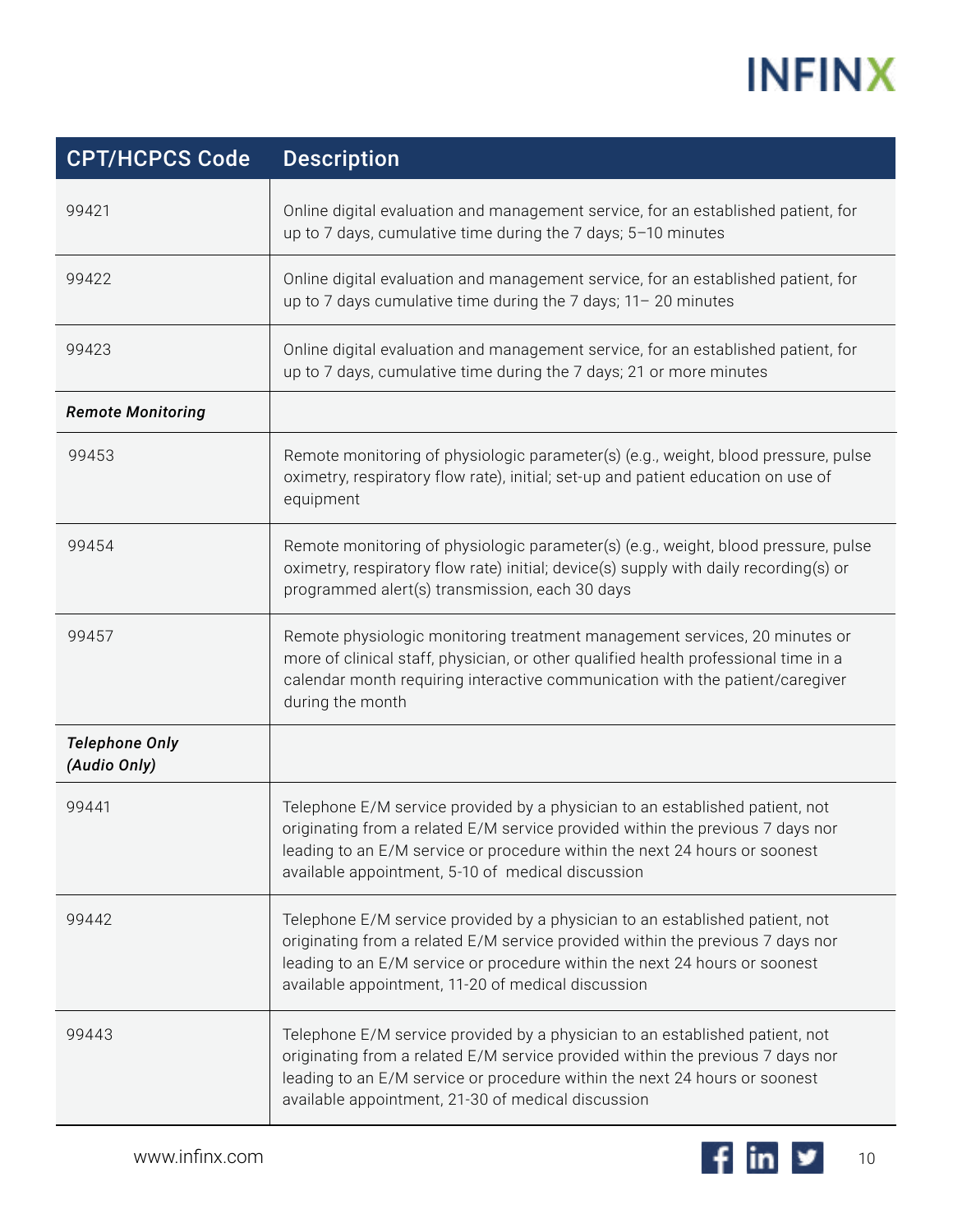| <b>CPT/HCPCS Code</b>                               | <b>Description</b>                                                                                                                                                                                                                                                                                       |
|-----------------------------------------------------|----------------------------------------------------------------------------------------------------------------------------------------------------------------------------------------------------------------------------------------------------------------------------------------------------------|
| <b>Home Health Plans of</b><br>Care: NPs, CNSs, PAs |                                                                                                                                                                                                                                                                                                          |
| G0179                                               | Physician re-certification for Medicare-covered home health services under<br>a home health plan of care (patient not present), including contacts with home<br>health agency and review of reports of patient status required by physicians to<br>affirm the initial implementation of the plan of care |
| G0180                                               | Physician certification for Medicare-covered home health services under a home<br>health plan of care (patient not present), including contacts with home health<br>agency and review of reports of patient status required by physicians to affirm the<br>initial implementation of the plan of care    |
| G0181                                               | Physician supervision of a patient receiving Medicare-covered services provided<br>by a participating home health agency (patient not present) requiring complex and<br>multidisciplinary care modalities involving regular physician development and/or<br>revision of care plans                       |
| Modifiers - Level I and<br>Level II                 |                                                                                                                                                                                                                                                                                                          |
| Level   Modifier -95                                | Place of Service Code (POS) to be used for Telehealth services provided for<br>COVID-19 testing and care                                                                                                                                                                                                 |
| Level II Modifier -CS                               | Indicates service as eligible for Cost Sharing Waiver where Medicare and<br>commercial insurers have waived cost sharing, but are paying at 100% for testing<br>and care effective on services provided after March 18, 2020                                                                             |

CMS telehealth policy updates as of April 30, 2020:

CMS increased payment for audio-only telephone E/M services (CPT codes 99441-99443) such that they are paid at the same rate as similar office and outpatient E/M visits, resulting in increased payments from \$14-\$41 to \$46-\$110. CMS believes that the resources required to furnish these services during the PHE are better captured by RVUs associated with level 2-4 established office/outpatient E/M visits. CMS is not increasing payment for CPT codes 98966-98968, which are intended for practitioners that cannot separately bill for E/M. This policy is retroactive to March 1, 2020.

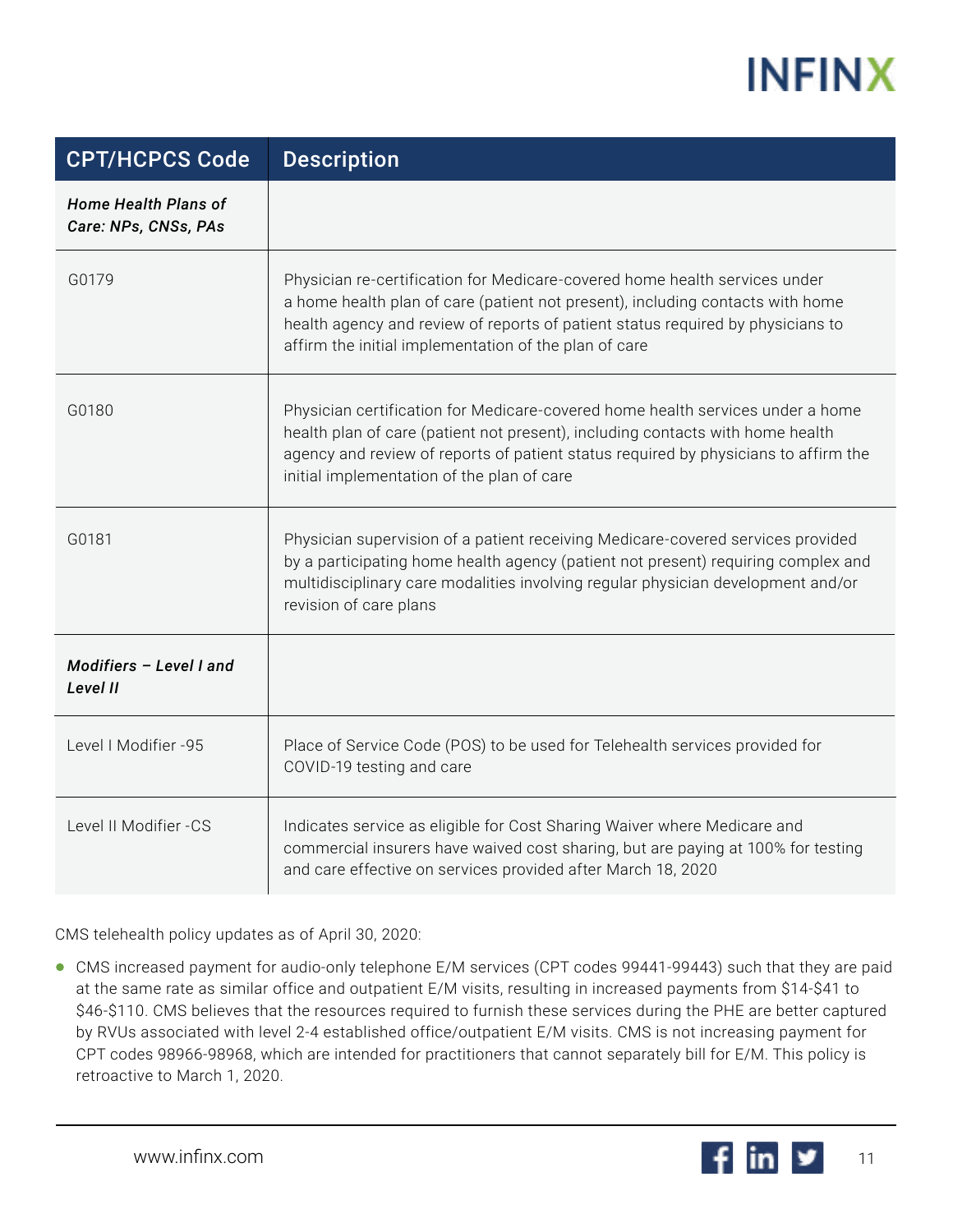

- For telehealth services other than CPT codes 9944199443 and 98966-98968 (now added to the list of covered telehealth services), Medicare continues to require modalities that have both audio and video capabilities.
- Ongoing during the COVID-19 public health emergency, rural and site limitations are removed. Telehealth services can now be provided regardless of where the enrollee is located geographically and type of site, which allows the home to be an eligible originating site. However, locations that are newly eligible will not receive a facility fee.
- CMS is forgoing its typical rulemaking process to add new services to the list of Medicare services that may be furnished via telehealth. Instead, CMS will add new telehealth services on a sub-regulatory basis to speed up the process of adding codes to the list.
- G0179, G0180, and G0181 are permanent and will continue post-PHE. The descriptors will be revised at a later date to include the non-physician practitioner specialties.



#### Charting and Documentation for Telehealth

Like documenting an in-person encounter, charting must support the claim with history, a review of systems, consultative notes or any information used to make a medical determination, treatment plan, and care instructions. Additionally, consider it prudent to also include a statement if the service was provided through telehealth, including the location of both the patient and the provider and the names and roles of any other persons participating in the telehealth service.

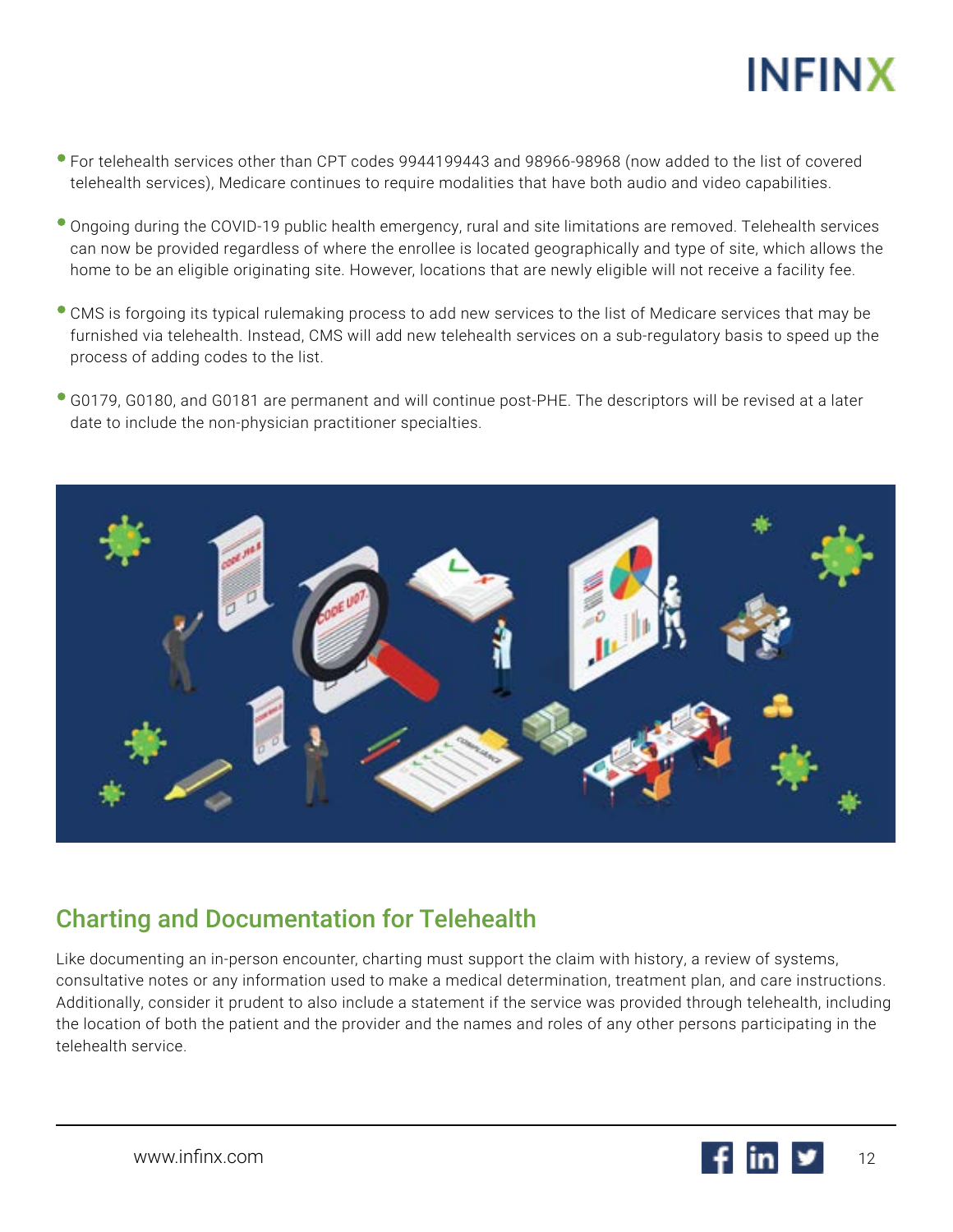| <b>MS-DRG</b> | <b>FY2020</b><br><b>Final Post-</b><br><b>Acute DRG</b> | <b>FY2020</b><br>Final<br><b>Special</b><br><b>Pay DRG</b> | <b>MDC</b> | <b>Type</b> | <b>MS-DRG Title</b>                                        | <b>Weights</b> | Geometric<br><b>Mean LOS</b> | Arithmetic<br>Mean LOS |
|---------------|---------------------------------------------------------|------------------------------------------------------------|------------|-------------|------------------------------------------------------------|----------------|------------------------------|------------------------|
| 177           | Yes                                                     | <b>No</b>                                                  | 04         | <b>MED</b>  | <b>RESPIRATORY INFECTIONS &amp;</b><br>INFLAMMATIONS W MCC | 1.8912         | 5.5                          | 6.9                    |
| 178           | Yes                                                     | <b>No</b>                                                  | 04         | <b>MED</b>  | <b>RESPIRATORY INFECTIONS &amp;</b><br>INFLAMMATIONS W CC  | 1.2433         | 4.0                          | 5.1                    |
| 179           | Yes                                                     | <b>No</b>                                                  | 04         | <b>MED</b>  | MED RESPIRATORY INFECTIONS<br>& INFLAMMATIONS W/O CC/MCC   | 0.8661         | 3.1                          | 3.8                    |
| 791           | <b>No</b>                                               | <b>No</b>                                                  | 15         | <b>MED</b>  | PREMATURITY W MAJOR<br>PROBLEMS                            | 3.8062         | 13.3                         | 13.3                   |
| 793           | <b>No</b>                                               | <b>No</b>                                                  | 15         | <b>MED</b>  | FULL TERM NEONATE W<br><b>MAJOR PROBLEMS</b>               | 3.9097         | 4.7                          | 4.7                    |
| 974           | <b>No</b>                                               | <b>No</b>                                                  | 25         | <b>MED</b>  | HIV W MAJOR RELATED<br>CONDITION W MCC                     | 2.6739         | 6.3                          | 8.7                    |
| 975           | <b>No</b>                                               | <b>No</b>                                                  | 25         | <b>MED</b>  | HIV W MAJOR RELATED<br>CONDITION W CC                      | 1.3420         | 4.1                          | 5.5                    |
| 976           | <b>No</b>                                               | <b>No</b>                                                  | 25         | <b>MED</b>  | HIV W MAJOR RELATED<br>CONDITION W/O CC/MCC                | 0.9142         | 3.0                          | 3.9                    |

#### COVID-19 DRGs After April 1, 2020

#### COVID-19 ICD-10-CM Codes for Testing and Care

The World Health Organization (WHO) had established a single ICD-10-CM code for COVID-19 that was to be effective October 1, 2020. This was changed to an effective date of April 1, 2020. Care delivered after April 1, 2020 should use this code for confirmed cases only:

| ICD-10-CM Code | <b>Description</b> |
|----------------|--------------------|
| U07.1          | COVID-19           |

This new code should be used for COVID-19 cases that are confirmed by diagnosis by a provider, have documentation of a positive COVID-19 test result, or a presumptive positive COVID-19 test result. A presumptive positive test result means an individual has tested positive for the virus at a local or state level but has not yet been confirmed by the CDC (something that is no longer required).

If "suspected", "probable," or "inconclusive" COVID-19 is documented, do not use U07.1. Assign a code(s) explaining the reason for the encounter (such as fever) or Z20.828 Contact with and suspected exposure to other viral communicable diseases.

Code U07.1 should be sequenced first when the patient meets the definition of primary or principal diagnosis Sequenced next should be the underlying diagnosis, such as J40 Bronchitis not otherwise specified (NOS) due to COVID-19:

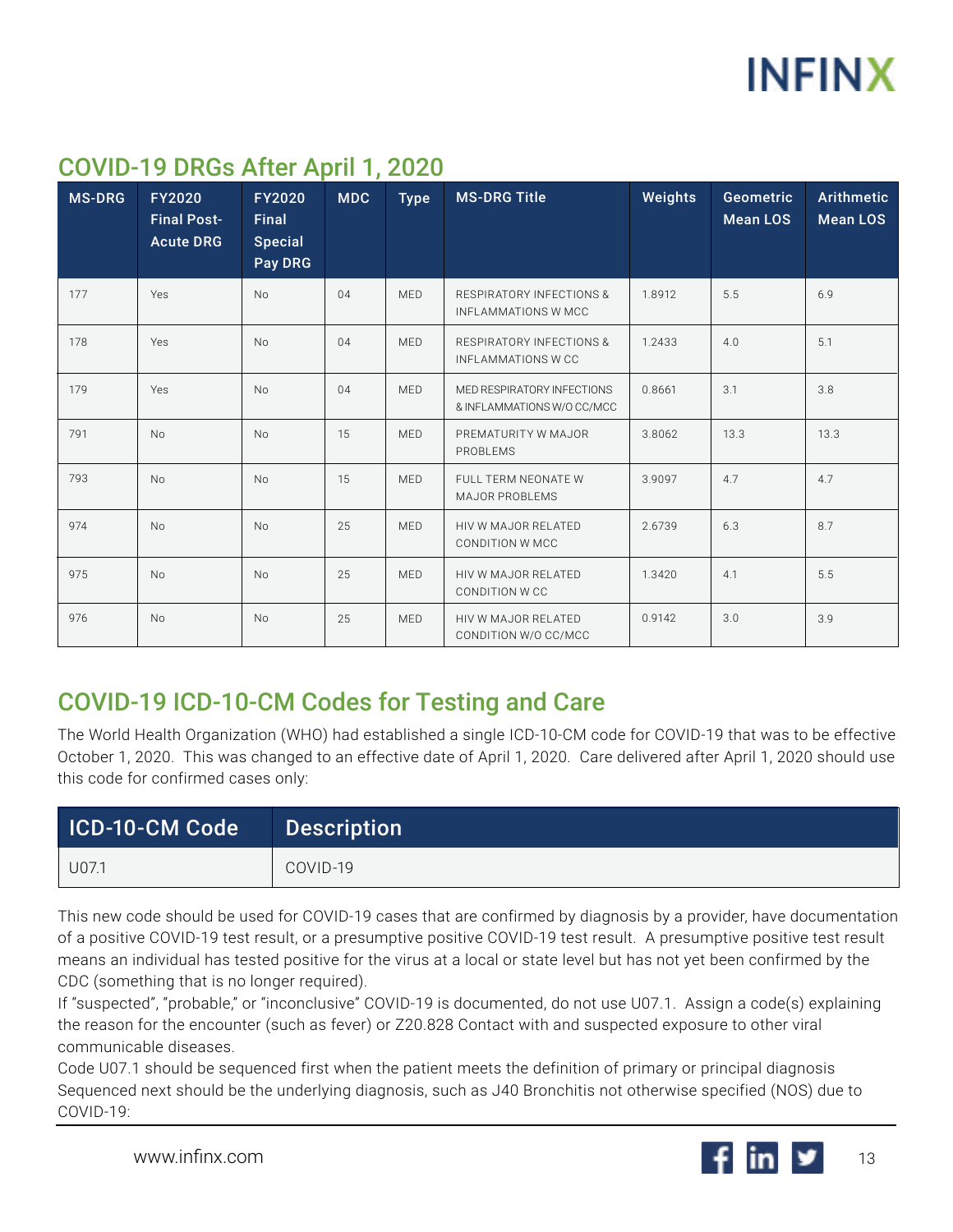| ICD-10-CM Code              | <b>Description</b>                                                                                                                                                                                                                                              |
|-----------------------------|-----------------------------------------------------------------------------------------------------------------------------------------------------------------------------------------------------------------------------------------------------------------|
| <b>Confirmed Cases</b>      |                                                                                                                                                                                                                                                                 |
| B97.29                      | Other coronavirus as the cause of diseases classified elsewhere. If the provider<br>documents "suspected," "possible" or "probable" COVID-19, do not assign code<br>B97.29. Assign a code(s) explaining the reason for encounter (such as fever, or<br>Z20.828) |
| B34.2                       | Coronavirus infection, unspecified. NOTE: This code is not generally appropriate<br>for COVID-19 because confirmed cases have universally been respiratory in nature,<br>so the site would not be unspecified                                                   |
| J12.89                      | Pneumonia due to COVID-19                                                                                                                                                                                                                                       |
| J20.8                       | Acute bronchitis confirmed as due to COVID-19                                                                                                                                                                                                                   |
| J40                         | Bronchitis not otherwise specified (NOS) due to COVID-19                                                                                                                                                                                                        |
| J22                         | Lower respiratory infection, not otherwise specified (NOS), or an acute respiratory<br>infection, NOS                                                                                                                                                           |
| J98.8                       | Respiratory infection (NOS) associated with COVID-19                                                                                                                                                                                                            |
| <b>J80</b>                  | Acute respiratory distress syndrome (ARDS) due to COVID-19                                                                                                                                                                                                      |
| <b>Exposure to COVID-19</b> |                                                                                                                                                                                                                                                                 |
| Z03.818                     | Encounter for observation for suspected exposure to other biological agents<br>ruled out. Used for cases where there is a concern about a possible exposure to<br>COVID-19, but this is ruled out after evaluation                                              |
| Z20.828                     | Contact with and (suspected) exposure to other viral communicable diseases.<br>Used for cases where there is an actual exposure to someone who is confirmed to<br>have COVID-19 including asymptomatic individuals                                              |

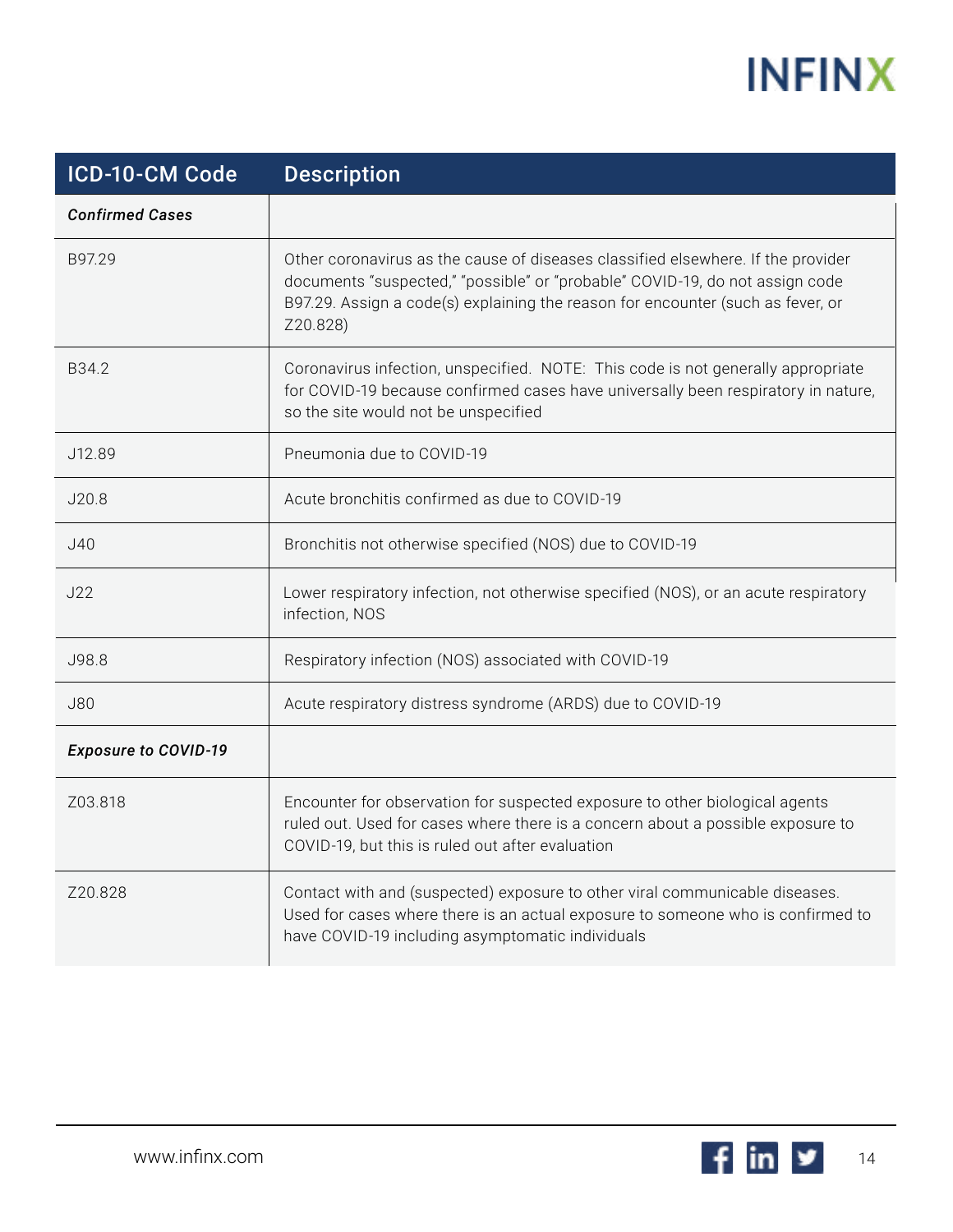| ICD-10-CM Code                                              | <b>Description</b>                                                                                                                                                                                         |
|-------------------------------------------------------------|------------------------------------------------------------------------------------------------------------------------------------------------------------------------------------------------------------|
| <b>Sign and Symptoms</b><br>without Definitive<br>Diagnosis |                                                                                                                                                                                                            |
| <b>R05</b>                                                  | Cough                                                                                                                                                                                                      |
| R06.02                                                      | Shortness of breath                                                                                                                                                                                        |
| R50.0                                                       | Fever, unspecified                                                                                                                                                                                         |
| Asymptomatic Individuals<br><b>Who Test Positive</b>        |                                                                                                                                                                                                            |
| U07.1                                                       | Asymptomatic individuals testing positive and considered to have the COVID-19<br>infection                                                                                                                 |
| Z <sub>11.59</sub>                                          | Encounter for screening for other viral diseases. Asymptomatic individuals who<br>are being screened for COVID-19 and have no known exposure to the virus and the<br>tests results are unknown or negative |
|                                                             |                                                                                                                                                                                                            |

Beginning January 1, 2021, six new ICD-10-PCS codes are approved for inpatient care related to COVID-19 for MS-DRGs.

| Z86.16             | Personal history of COVID-19                                                                                                                                                                  |
|--------------------|-----------------------------------------------------------------------------------------------------------------------------------------------------------------------------------------------|
| Z <sub>11.52</sub> | Encounter for COVID-19 screening                                                                                                                                                              |
| Z20.822            | Suspected exposure to COVID-19                                                                                                                                                                |
| J12.82             | Pneumonia due to COVID-19 (now used as a single code). Includes the inclusion<br>terms, "pneumonia due to COVID-19" and "pneumonia due to severe acute<br>respiratory syndrome coronavirus 2" |
| M35.81             | Multisystem inflammatory syndrome                                                                                                                                                             |
| M35.89             | Other systemic involvement of connective tissue                                                                                                                                               |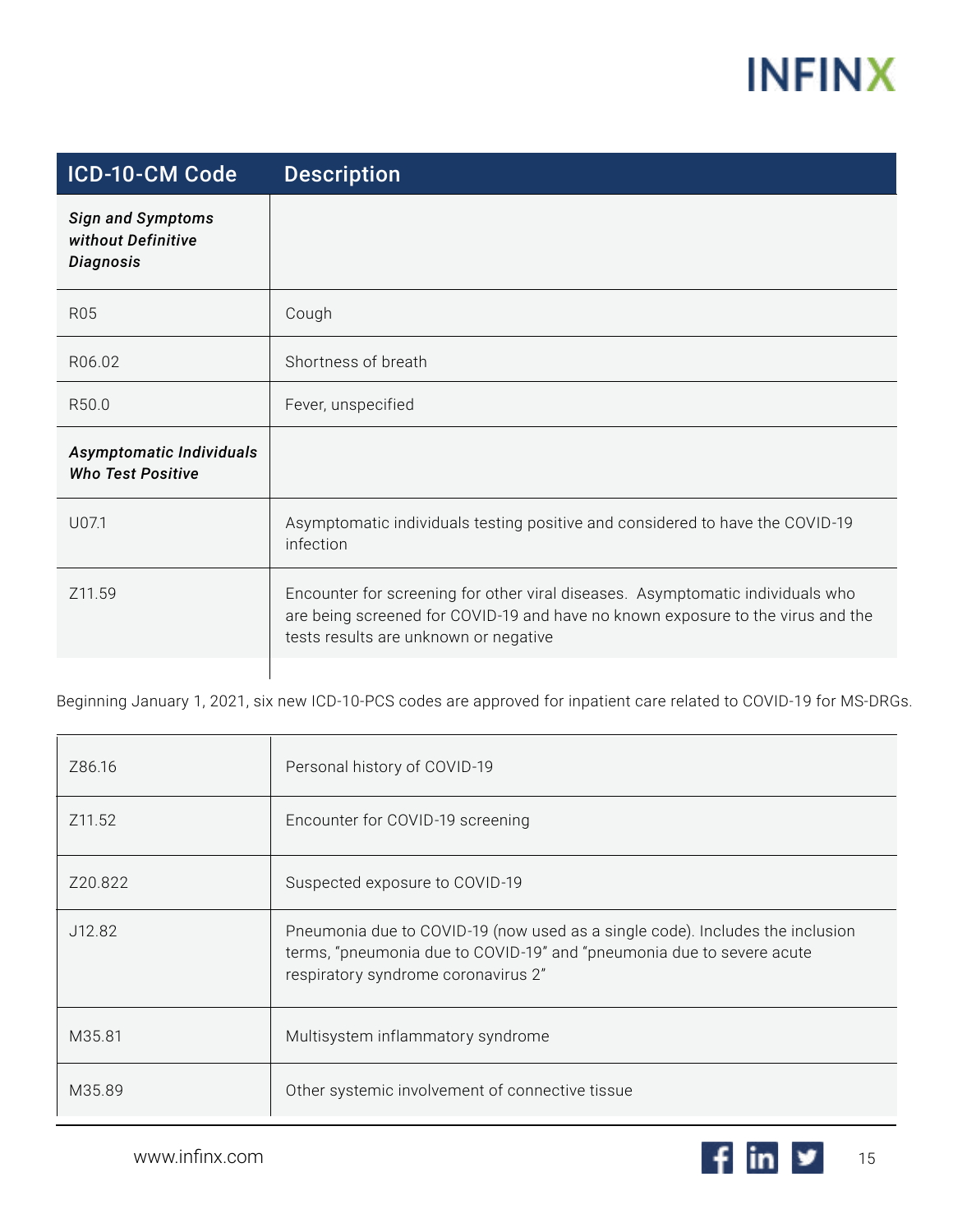

Beginning on January 1, 2021, CMS will implement 21 new ICD-10-PCS codes for vaccines and therapeutics, including [FDA-approved baricitinib](https://www.fda.gov/news-events/press-announcements/coronavirus-covid-19-update-fda-authorizes-drug-combination-treatment-covid-19), currently used for for rheumatoid arthritis (brand name Olumiant), and when used for inpatient treatment and in conjunction with remdesivir, as well as monoclonal antibody and immunomodulator treatments. These codes are as follows:

- **XW013H6** Introduction of other new technology monoclonal antibody into subcutaneous tissue, percutaneous approach, new technology group 6
- **XW013K6** Introduction of leronlimab monoclonal antibody into subcutaneous tissue, percutaneous approach, new technology group 6
- **· XW013S6** Introduction of COVID-19 vaccine dose 1 into subcutaneous tissue, percutaneous approach, new technology group 6
- **· XW013T6** Introduction of COVID-19 vaccine dose 2 into subcutaneous tissue, percutaneous approach, new technology group 6
- **· XW013U6** Introduction of COVID-19 vaccine into subcutaneous tissue, percutaneous approach, new technology group 6
- **· XW023S6** Introduction of COVID-19 vaccine dose 1 into muscle, percutaneous approach, new technology group 6
- **· XW023T6** Introduction of COVID-19 vaccine dose 2 into muscle, percutaneous approach, new technology group 6
- **· XW023U6** Introduction of COVID-19 vaccine into muscle, percutaneous approach, new technology group 6
- **XW033E6** Introduction of etesevimab monoclonal antibody into peripheral vein, percutaneous approach, new •technology group 6
- **XW033F6** Introduction of bamlanivimab monoclonal antibody into peripheral vein, percutaneous approach, new technology group 6
- **XW033G6** Introduction of REGN-COV2 monoclonal antibody into peripheral vein, percutaneous approach, new technology group 6
- **XW033H6** Introduction of other new technology monoclonal antibody into peripheral vein, percutaneous approach, new technology group 6
- **· XW033L6** Introduction of CD24Fc immunomodulator into peripheral vein, percutaneous approach, new technology group 6
- **XW043E6** Introduction of etesevimab monoclonal antibody into central vein, percutaneous approach, new technology group 6
- **XW043F6** Introduction of bamlanivimab monoclonal antibody into central vein, percutaneous approach, new technology group 6
- **· XW043G6** Introduction of REGN-COV2 monoclonal antibody into central vein, percutaneous approach, new technology group 6
- **XW043H6** Introduction of other new technology monoclonal antibody into central vein, percutaneous approach, new technology group 6

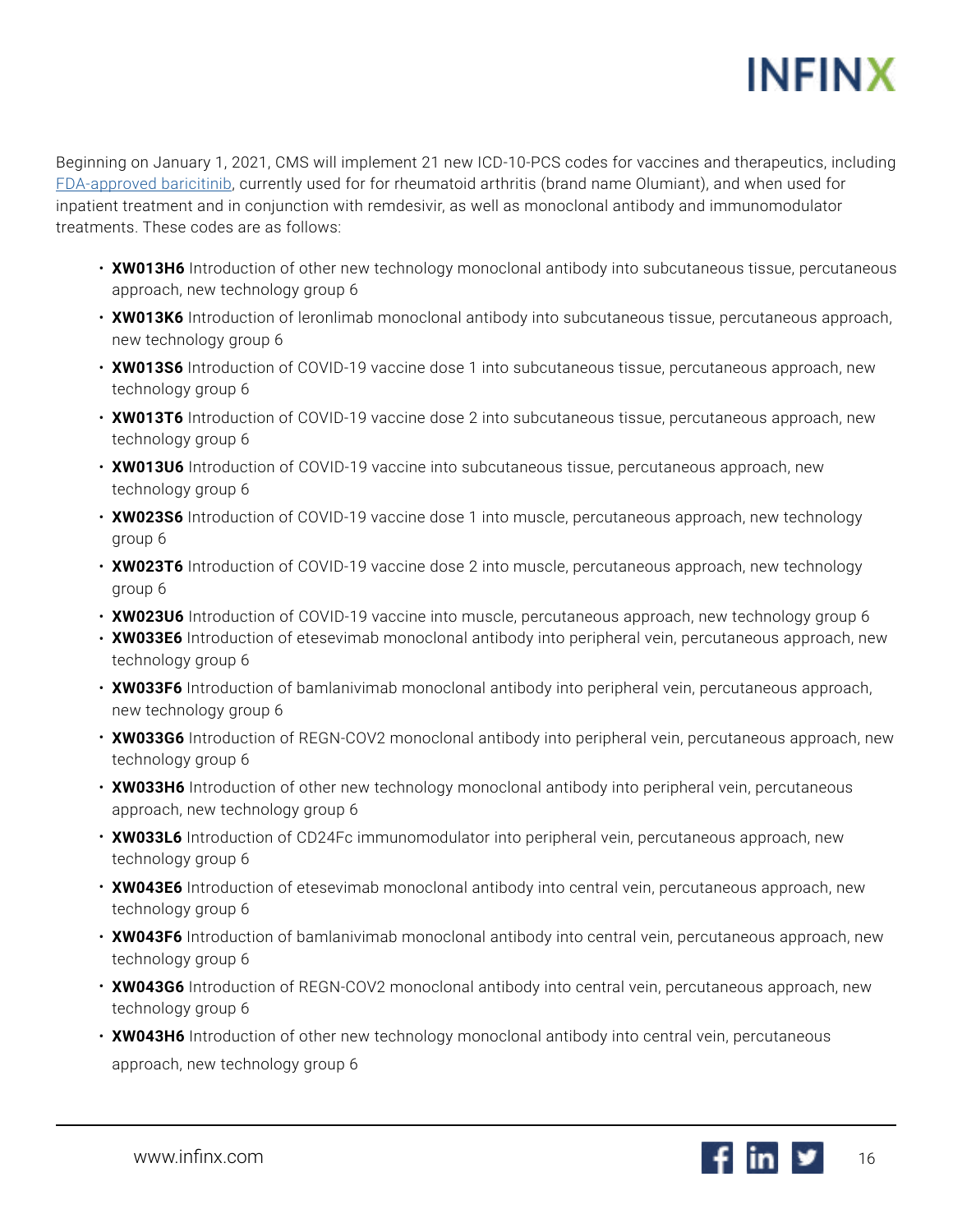

- **XW043L6** Introduction of CD24Fc immunomodulator into central vein, percutaneous approach, new technology group 6
- **XW043H6** Introduction of other new technology monoclonal antibody into central vein, percutaneous approach, new technology group 6
- **XW043L6** Introduction of CD24Fc immunomodulator into central vein, percutaneous approach, new technology group 6
- **XW07M6** Introduction of baricitinib into lower GI, via natural or artificial opening, new technology group 6 •
- **· XW0DXM6** Introduction of baricitinib into mouth and pharynx, external approach, new technology group 6
- **XW0G7M6** Introduction of baricitinib into upper GI, via natural or artificial opening, new technology group 6 •

In ICD-11, currently under review, the code for the confirmed diagnosis of COVID-19 is RA01.0 and the code for the clinical diagnosis (suspected or probable) of COVID-19 is RA01.2.